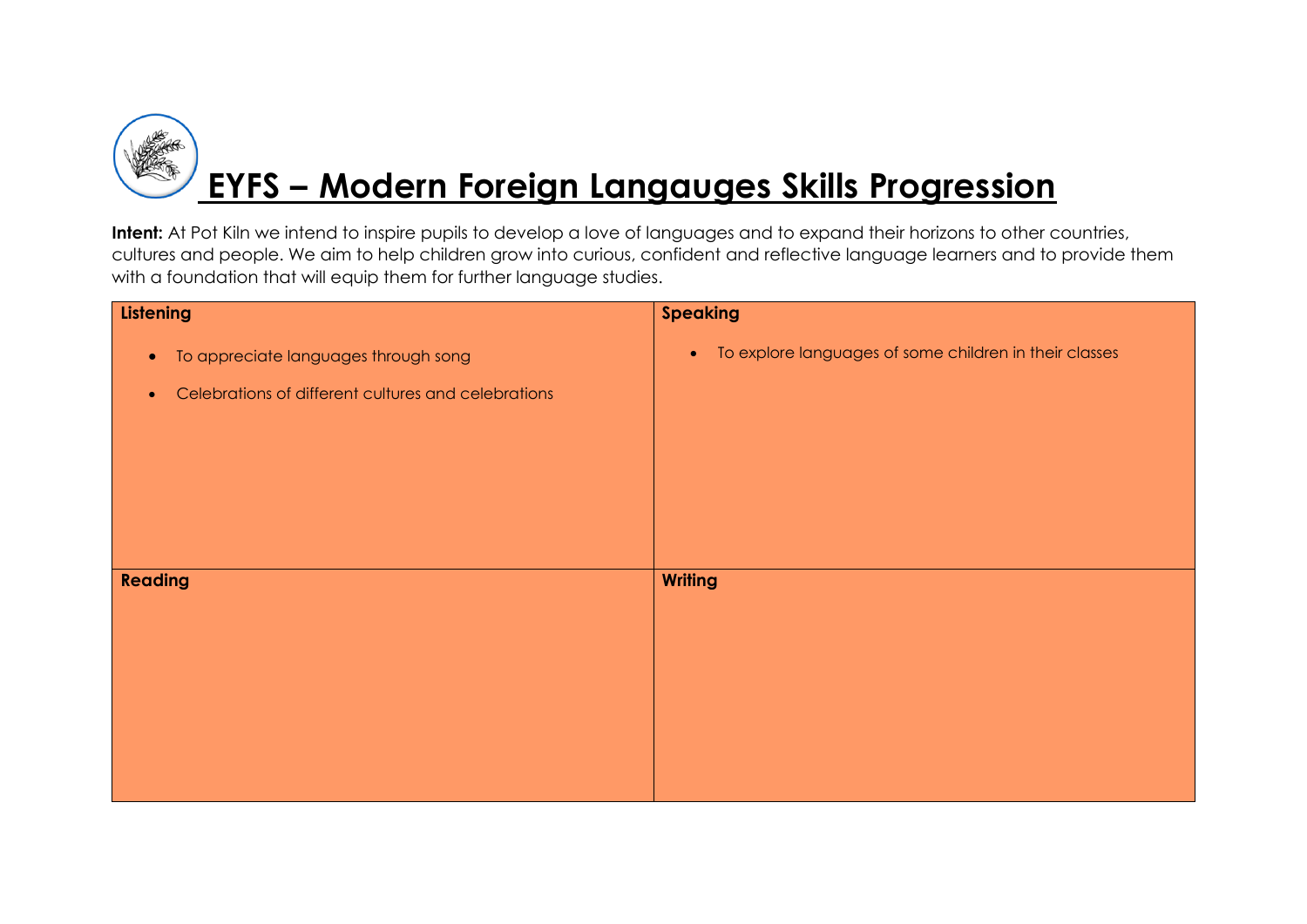# **Year 1 – Modern Foreign Langauges Skills Progression**

| <b>Listening - Non statutory</b>                 | <b>Speaking - Non Statutory</b>                          |
|--------------------------------------------------|----------------------------------------------------------|
| Listening to stories - one per term<br>$\bullet$ | Repeat single words or phrases through song<br>$\bullet$ |
| Understand some words and phrases<br>$\bullet$   |                                                          |
| Colours<br>$\bullet$                             |                                                          |
| <b>Numbers</b><br>$\bullet$                      |                                                          |
|                                                  |                                                          |
| <b>Reading - Non Statutory</b>                   | <b>Writing - Non Statutory</b>                           |
| Identifying numbers, colours<br>$\bullet$        | Copying some words with some accuracy                    |
|                                                  |                                                          |
|                                                  |                                                          |
|                                                  |                                                          |
|                                                  |                                                          |
|                                                  |                                                          |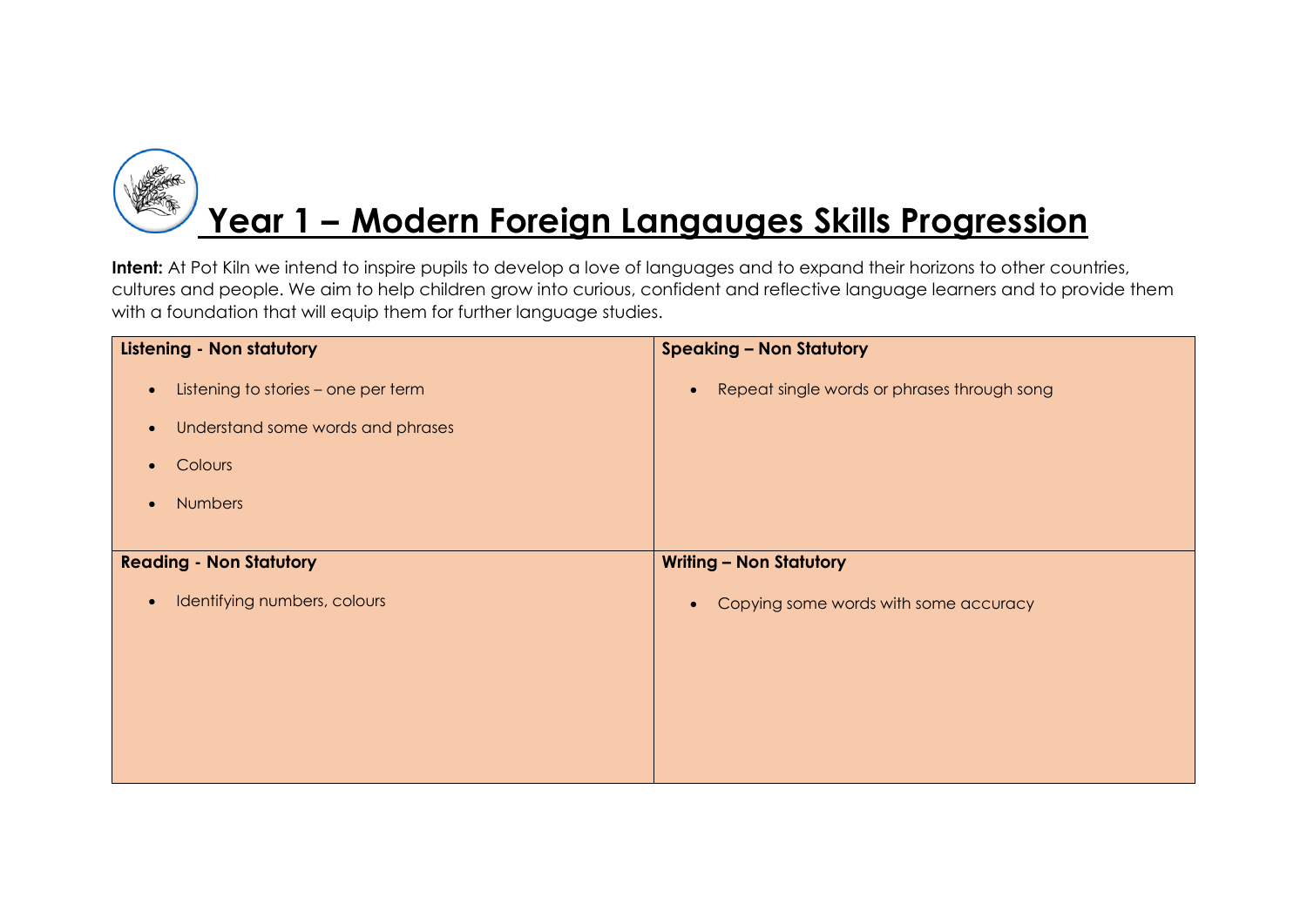

| <b>Listening</b>                                                                                                                                                                                    | <b>Speaking</b>                                                                                                             |
|-----------------------------------------------------------------------------------------------------------------------------------------------------------------------------------------------------|-----------------------------------------------------------------------------------------------------------------------------|
| Children will be exposed to language by listening to a story<br>$\bullet$<br>per term.<br>Understand a few spoken words and phrases<br>$\bullet$<br>Recognise and identify some sounds<br>$\bullet$ | Say and repeat single words and short phrases<br>Pronounce words with some accuracy<br>Memorise a small part of spoken text |
| <b>Reading</b>                                                                                                                                                                                      | <b>Writing</b>                                                                                                              |
|                                                                                                                                                                                                     |                                                                                                                             |
| Understand a few familiar words and phrases<br>$\bullet$                                                                                                                                            | Copy simple words or symbols correctly                                                                                      |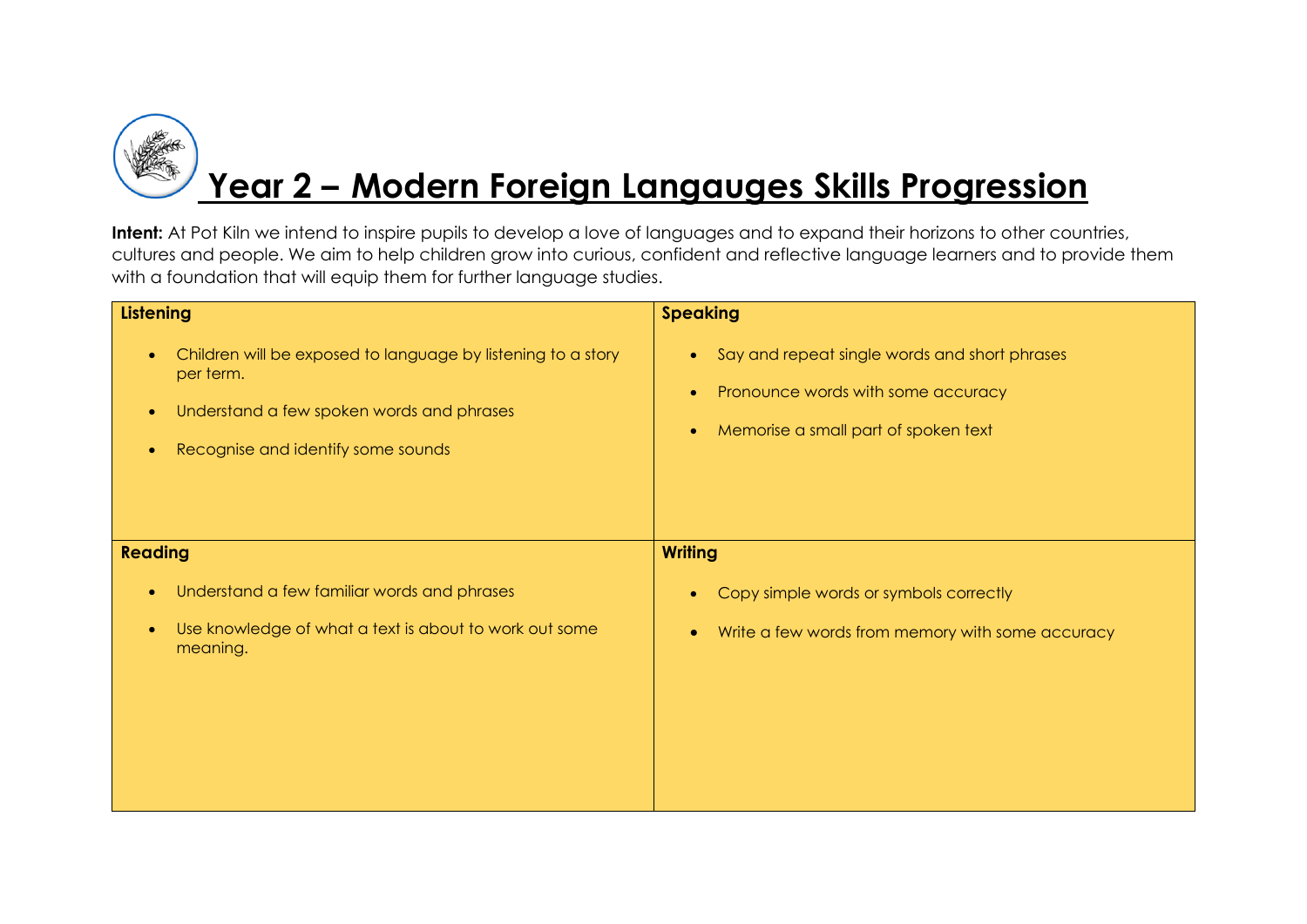

### **Year 3 – Modern Foreign Langauges Skills Progression**

| Listening                                                                                                                                                                                                                                                                                                | <b>Speaking</b>                                                                                                                                                                                                                                                                                                                                              |
|----------------------------------------------------------------------------------------------------------------------------------------------------------------------------------------------------------------------------------------------------------------------------------------------------------|--------------------------------------------------------------------------------------------------------------------------------------------------------------------------------------------------------------------------------------------------------------------------------------------------------------------------------------------------------------|
| Children will be able to:<br>Understand a few familiar spoken words and phrases - e.g. the<br>teacher's instructions<br>a few words and phrases in a song or a rhyme<br>$\bullet$<br>days of the week<br>colours<br><b>Numbers</b><br>Recognise and identify some sounds                                 | Children will be able to:<br>Say and repeat single words and short simple phrases – e.g.<br>greeting someone<br>saying oui, non, s'il vous plait, merci<br>(or equivalents in other languages)<br>naming classroom objects<br>days of the week saying what the weather is like<br>Pronounce words with some accuracy<br>Memorise a small part of spoken text |
| <b>Reading</b>                                                                                                                                                                                                                                                                                           | <b>Writing</b>                                                                                                                                                                                                                                                                                                                                               |
| Children will be able to:<br>Can recognise and read a few familiar words and phrases - e.g.<br>from stories and rhymes<br>$\bullet$<br>labels on familiar objects<br>$\bullet$<br>the date<br>the weather<br>$\bullet$<br>Use knowledge of what a text is about to work out some<br>$\bullet$<br>meaning | Children will be able to:<br>Write or copy simple words or symbols correctly - e.g.<br>numbers<br>Days of week<br>Colours<br>classroom objects<br>Words relevant to unit being taught                                                                                                                                                                        |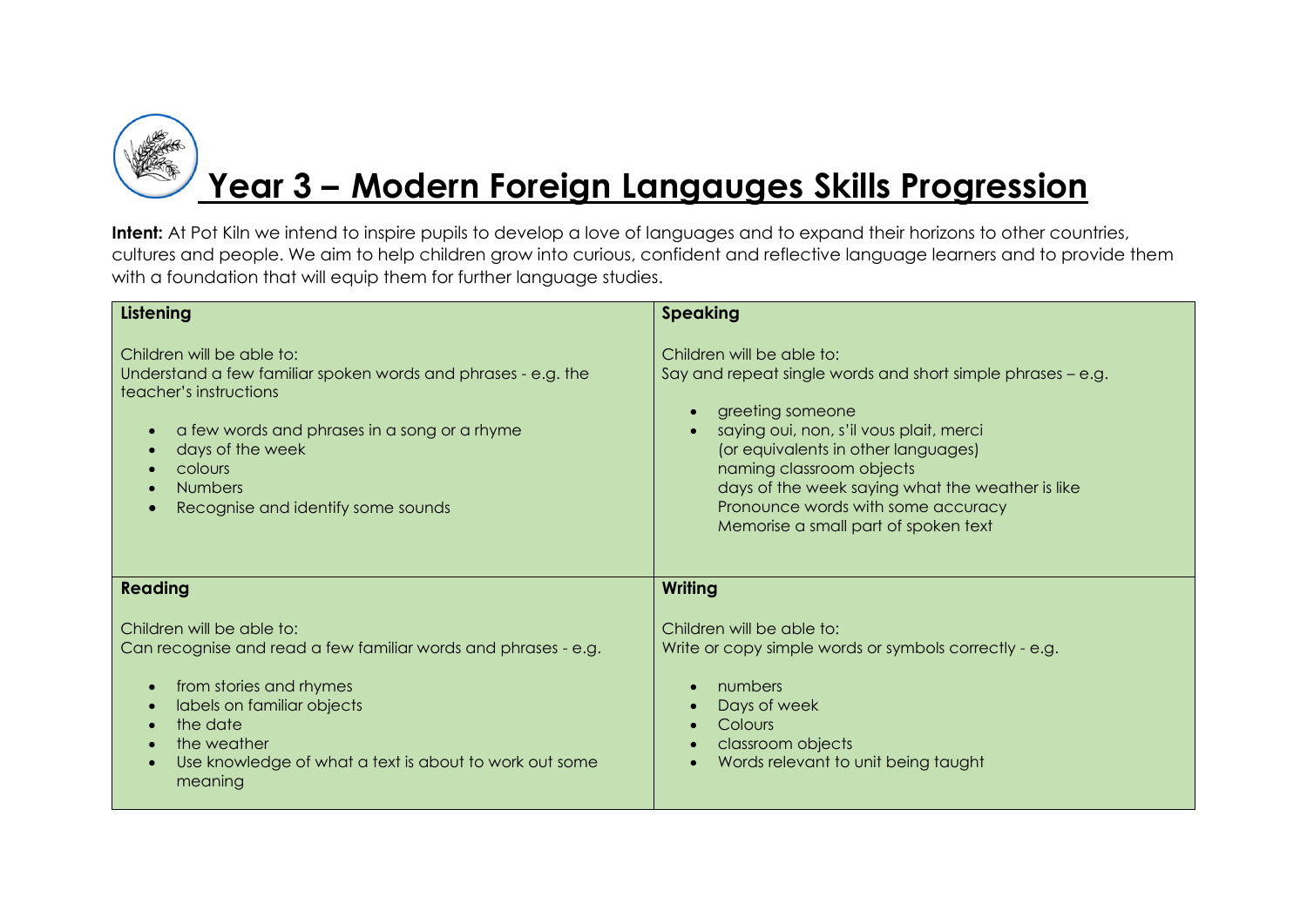

## **Year 4 – Modern Foreign Langauges Skills Progression**

| Listening                                                                                                                                                   | <b>Speaking</b>                                                                                                                                           |
|-------------------------------------------------------------------------------------------------------------------------------------------------------------|-----------------------------------------------------------------------------------------------------------------------------------------------------------|
| Children will be able to:<br>Understand a range of familiar<br>spoken phrases - e.g.                                                                        | Children will be able to:<br>Answer simple questions and give basic information with a degree of<br>$accuracy - e.g.$                                     |
| Basic phrases concerning myself, my family, my school, the<br>$\bullet$<br>weather, time                                                                    | Saying where I live<br>Whether I have brothers and sisters<br>Whether I have a pet<br>$\bullet$<br>When my birthday is<br>How old I am<br>Saying the date |
| <b>Reading</b>                                                                                                                                              | <b>Writing</b>                                                                                                                                            |
| Children will be able to:<br>Understand the main points from a few written sentences and use<br>prior knowledge of what a text is about to work out meaning | Children will be able to:<br>Write one or two short sentences to a model and fill in the words on a                                                       |
| Use a bi-lingual dictionary - e.g.<br>simple phrases<br>$\bullet$                                                                                           | simple form. To be able to write familiar words from memory with some<br>accuracy - e.g.<br>personal information                                          |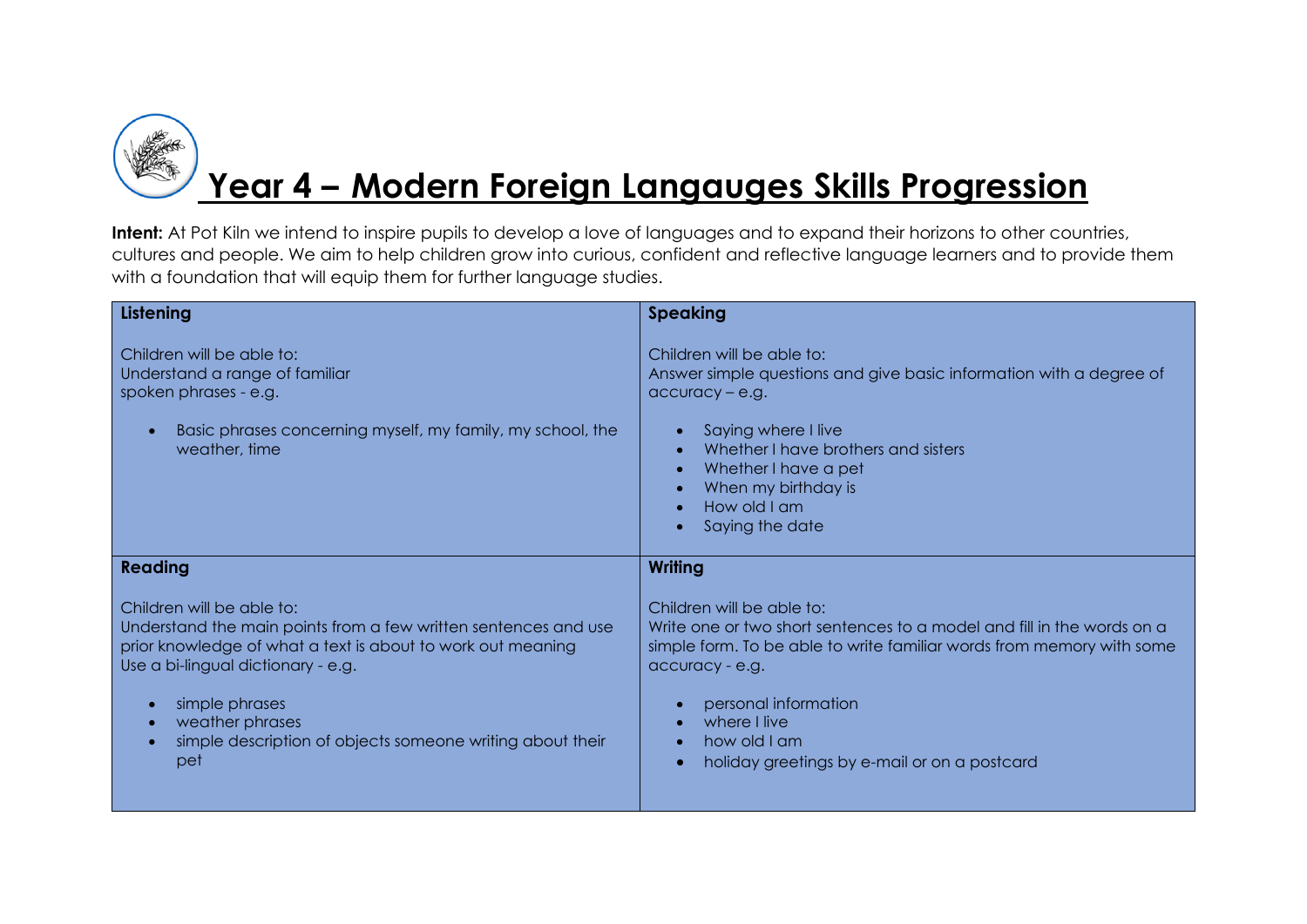

### **Year 5 – Modern Foreign Langauges Skills Progression**

| <b>Speaking</b>                                                                                                                          |
|------------------------------------------------------------------------------------------------------------------------------------------|
| Children will be able to:                                                                                                                |
| Use knowledge of a few simple grammatical structures when building                                                                       |
| sentences of varying lengths                                                                                                             |
| Speak clearly with good pronunciation                                                                                                    |
| Prepare a short presentation on topics they have been learning                                                                           |
| Taking part in an interview about my area and interests; a                                                                               |
| survey about pets or favourite foods; talking to a friend about what<br>we like to do and wear                                           |
| discussing a picture with a partner, describing colours, shapes<br>and saying whether I like it or not; asking for and giving            |
| directions; discussing houses, pets, food                                                                                                |
| Writing                                                                                                                                  |
| Children will be able to:                                                                                                                |
| Write a few sentences of varying lengths with and without support                                                                        |
| using knowledge of some simple grammatical structures-. Also, to                                                                         |
| write short phrases from memory e.g.                                                                                                     |
|                                                                                                                                          |
| a postcard, a simple note or message, an identity card                                                                                   |
|                                                                                                                                          |
| Write a short text on a familiar topic, adapting language                                                                                |
| which they have already learnt-e.g.                                                                                                      |
| three to four sentences for a wall display; a simple e-mail<br>message                                                                   |
| Understand the main points from a short spoken passage made up of<br>Regularly use knowledge of sound to help read and write confidently |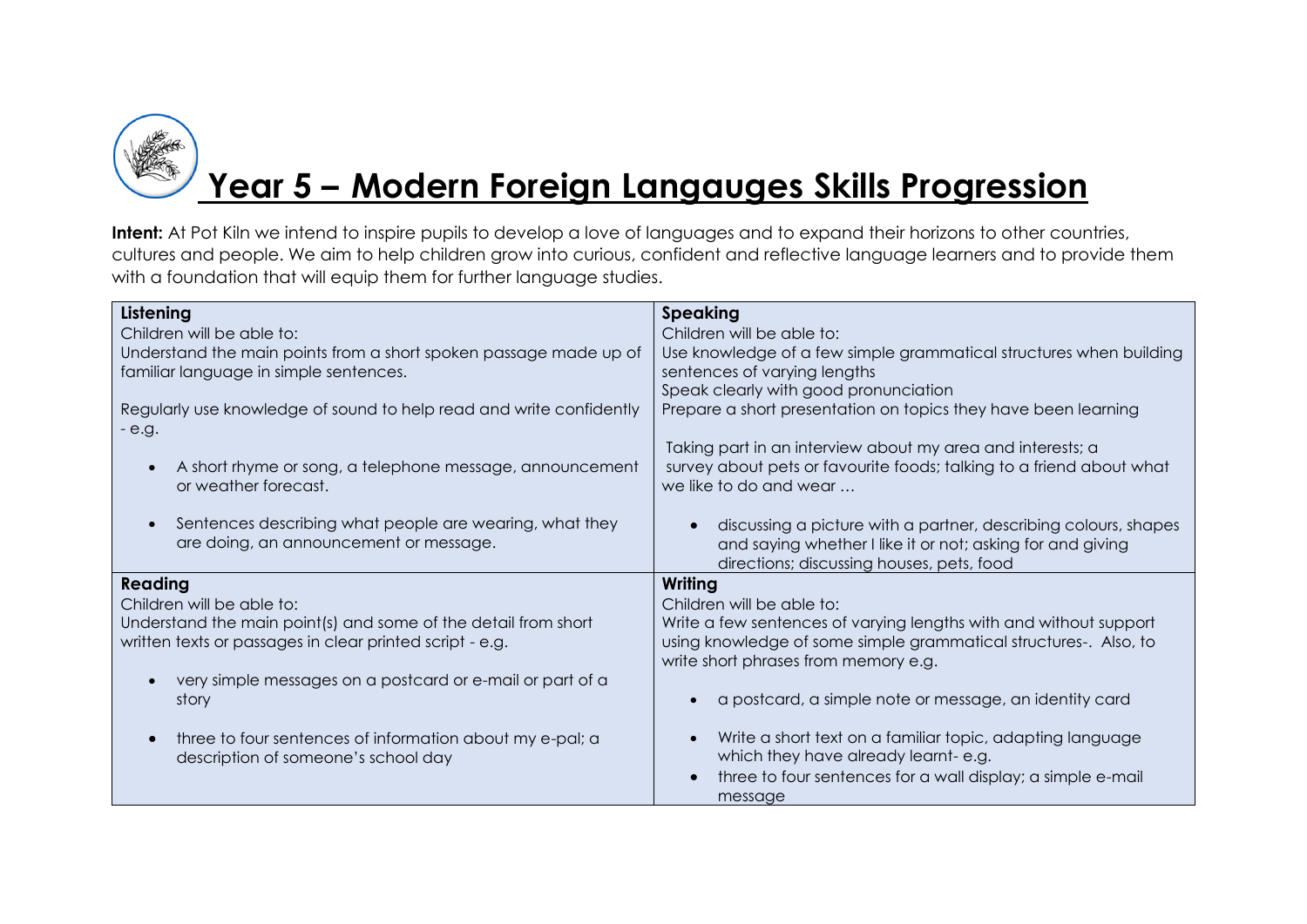

## **Year 6 – Modern Foreign Langauges Skills Progression**

| Listening                                                                                                                                                                                                                                                                                                                                | <b>Speaking</b>                                                                                                                                                                                                                                                                                                                                                                                                                                                                                         |
|------------------------------------------------------------------------------------------------------------------------------------------------------------------------------------------------------------------------------------------------------------------------------------------------------------------------------------------|---------------------------------------------------------------------------------------------------------------------------------------------------------------------------------------------------------------------------------------------------------------------------------------------------------------------------------------------------------------------------------------------------------------------------------------------------------------------------------------------------------|
| Children will be able to:<br>Understand the main points and some detail from a short<br>spoken passage or conversation.<br>$\bullet$<br>Often and confidently apply knowledge of sound patterns<br>$\bullet$<br>to reading and writing                                                                                                   | Children will be able to:<br>speak with increasing confidence, fluency and spontaneity,<br>finding ways of communicating what they want to say,<br>including through discussion and asking questions, and<br>continually improving the accuracy of their pronunciation and<br>intonation<br>give a short prepared talk, on a topic of choice, including<br>expressing opinions - e.g.<br>talking on a familiar subject; describing a picture or part of a<br>story; making a presentation to the class. |
| <b>Reading</b><br>Children will be able to:<br>Understand the main points and opinions in written texts from<br>various contexts - e.g.<br>A postcard or letter from a pen-pal; a written account of<br>school life, a poem or part of a story.<br>discover and develop an appreciation of a range of writing<br>$\bullet$<br>in French. | <b>Writing</b><br>Children will be able to:<br>Write at varying length, for different purposes and audiences, using the<br>variety of grammatical structures that they have learnt<br>paragraphs of three to four sentences about myself,<br>about a story or a picture; a message containing three to four<br>sentences; a postcard or greetings card                                                                                                                                                  |